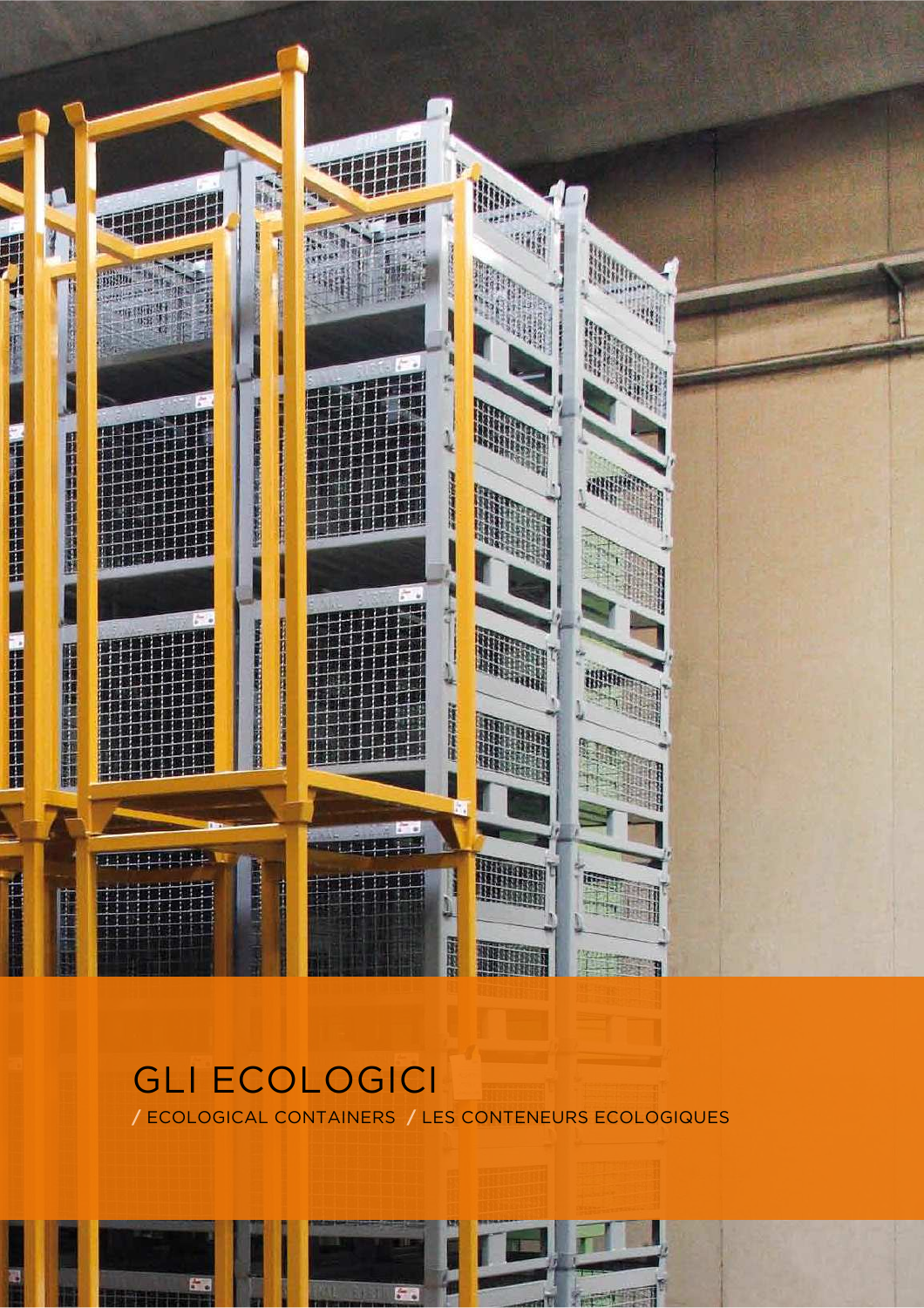## TUBOLARE PORTAFUSTI

| <b>CODICE</b>          |      |     | DIMENSIONI / DIMENSIONS / DIMENSIONS |     | <b>PORTATA</b><br><b>CAPACITY</b> | <b>STOCCAGGIO FUSTI</b>                     |
|------------------------|------|-----|--------------------------------------|-----|-----------------------------------|---------------------------------------------|
| PART N°<br><b>CODE</b> |      | в   |                                      |     | <b>PORTÉE</b><br><b>KG</b>        | <b>DRUM STORAGE</b><br><b>STOCKAGE FUTS</b> |
| TPFE001                | 1500 | 550 | 850                                  | 700 | 1500                              | $n^{\circ}$ 2 x 200 Lt/L/litres             |
| TPFE002                | 1500 | 550 | 850                                  | 700 | 1500                              | $n^{\circ}$ 3 x 60 Lt/L/litres              |



## VASCA DI RACCOLTA ZINCATA PER TUBOLARE PORTAFUSTI

ZINC-PLATED COLLECTION TANK FOR TUBULAR DRUM CARRYING CONTAINER / CUVE DE RECOLTE ZINGUEE POUR TUBULAIRE PORTE-FUTS

| <b>CODICE</b>          | DIMENSIONI / DIMENSIONS / DIMENSIONS | CAPACITÀ LT |     |                                              |
|------------------------|--------------------------------------|-------------|-----|----------------------------------------------|
| PART N°<br><b>CODE</b> |                                      |             |     | <b>CAPACITY LITRES</b><br><b>CAPACITÉ LT</b> |
| VRZE001                | 1390                                 | 1155        | 153 | 240                                          |



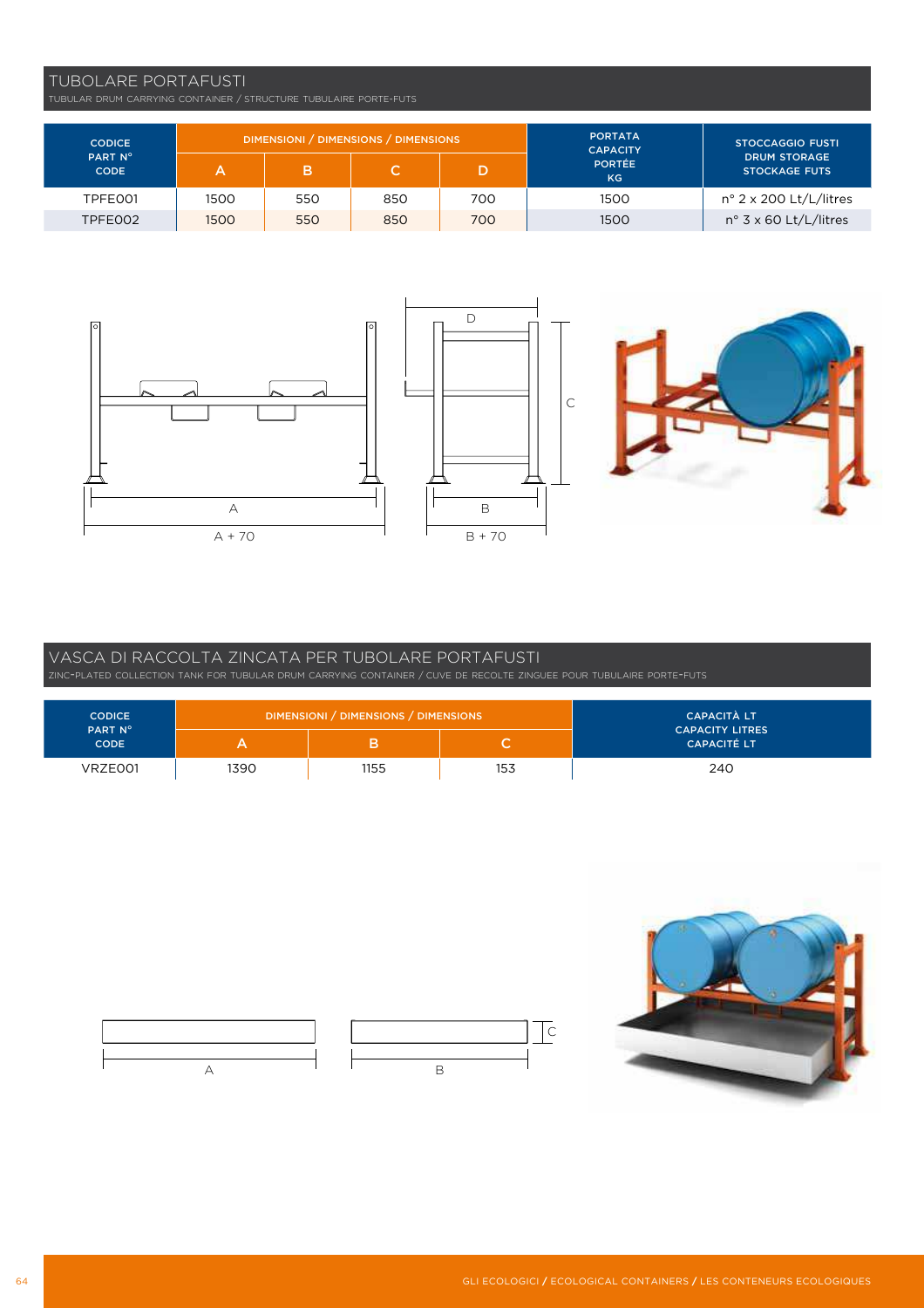GLI ECOLOGICI **/** ECOLOGICAL CONTAINERS **/** LES CONTENEURS ECOLOGIQUES 65

# DRUM CARRYING STRUCTURE / STRUCTURE PORTEFUTS

STRUTTURA PORTAFUSTI

| <b>CODICE</b><br>PART N° |      | DIMENSIONI / DIMENSIONS / DIMENSIONS |     | <b>PORTATA</b><br><b>CAPACITY</b> | <b>STOCCAGGIO FUSTI</b>    |                                             |
|--------------------------|------|--------------------------------------|-----|-----------------------------------|----------------------------|---------------------------------------------|
| <b>CODE</b>              |      |                                      |     |                                   | <b>PORTÉE</b><br><b>KG</b> | <b>DRUM STORAGE</b><br><b>STOCKAGE FUTS</b> |
| PFE001                   | 1175 | 600                                  | 760 | 365                               | 600                        | n° 2 x 200 Lt/L/litres                      |







# STRUTTURA PORTAFUSTI IN TUBOLARE

| <b>CODICE</b>          | DIMENSIONI / DIMENSIONS / DIMENSIONS | <b>PORTATA</b><br><b>CAPACITY</b> | <b>STOCCAGGIO FUSTI</b> |                            |                                             |
|------------------------|--------------------------------------|-----------------------------------|-------------------------|----------------------------|---------------------------------------------|
| PART N°<br><b>CODE</b> |                                      | в                                 |                         | <b>PORTÉE</b><br><b>KG</b> | <b>DRUM STORAGE</b><br><b>STOCKAGE FUTS</b> |
| SPF001                 | 1180                                 | 600                               | 380                     | 600                        | $n^{\circ}$ 2 x 200 Lt/L/litres             |
| SPF002                 | 1180                                 | 600                               | 380                     | 600                        | $n^{\circ}$ 3 x 60 Lt/L/litres              |
| SPF003                 | 600                                  | 600                               | 380                     | 300                        | nº 1 x 200 Lt/L/litres                      |





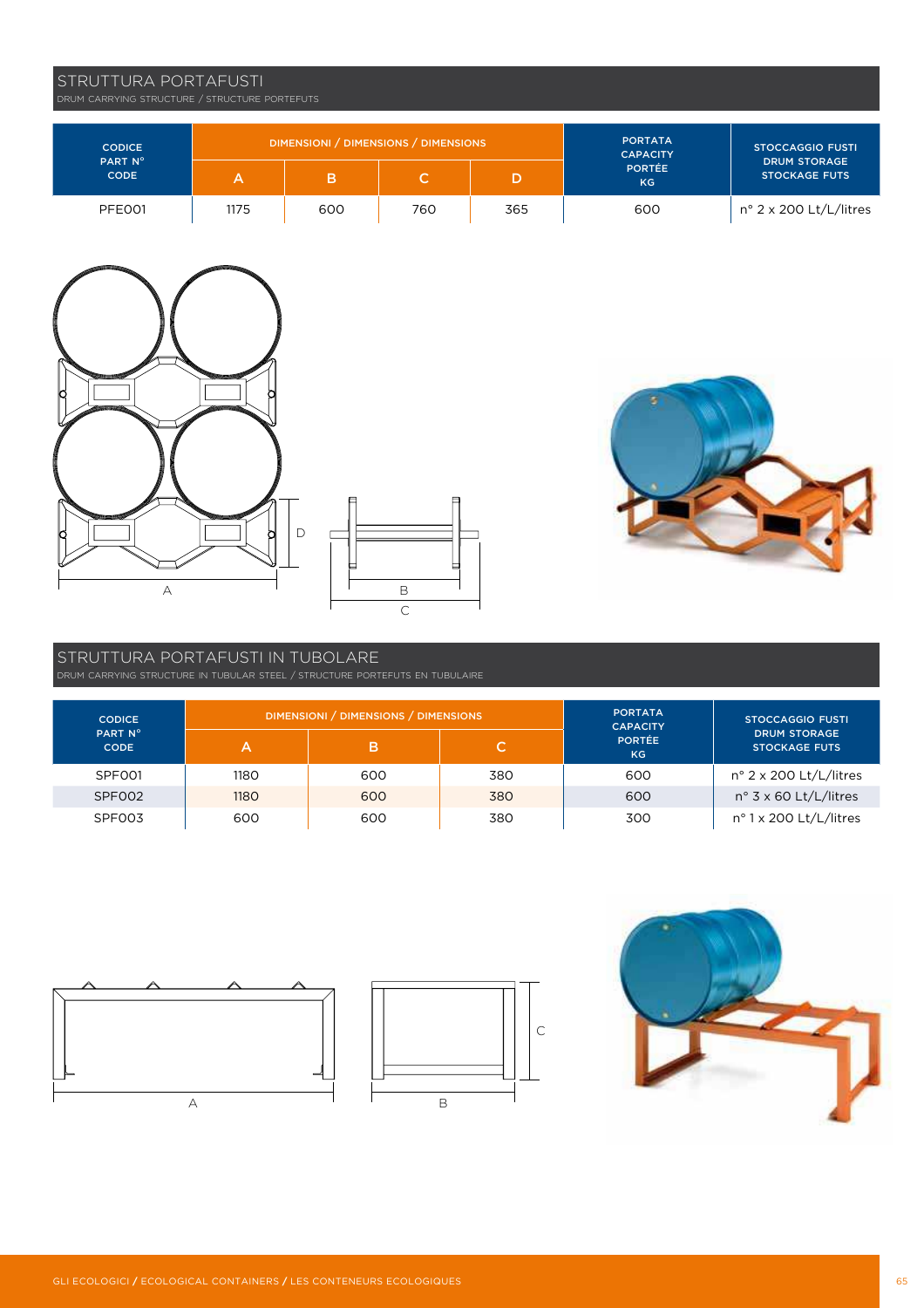# VASCA DI RACCOLTA

| <b>CODICE</b>          |      |      | DIMENSIONI / DIMENSIONS / DIMENSIONS |     | <b>CAPACITÀ LT</b>                           | <b>STOCCAGGIO FUSTI</b>                                       |
|------------------------|------|------|--------------------------------------|-----|----------------------------------------------|---------------------------------------------------------------|
| PART N°<br><b>CODE</b> | A    | в    | C                                    | D   | <b>CAPACITY LITRES</b><br><b>CAPACITÉ LT</b> | <b>DRUM STORAGE</b><br><b>STOCKAGE FUTS</b>                   |
| VDR001                 | 860  | 860  | 330                                  | 100 | 210                                          | nº 1 x 200 Lt/L/litres                                        |
| VDR002                 | 1340 | 850  | 230                                  | 100 | 230                                          | $n^{\circ}$ 2 x 200 Lt/L/litres                               |
| VDR003                 | 1340 | 1250 | 200                                  | 100 | 280                                          | $n^{\circ}$ 4 x 200 Lt/L/litres                               |
| VDR004                 | 2680 | 1250 | 200                                  | 100 | 570                                          | $n^{\circ}$ 8 x 200 Lt/L/litres                               |
| VDR005                 | 1650 | 1350 | 540                                  | 100 | 1000                                         | nº 1 cisternetta/small tank/citerne<br>x 1000 Lt/L/litres     |
| VDR006                 | 2720 | 1650 | 250                                  | 100 | 1000                                         | nº 2 cisternette/small tanks/citernes<br>x 1000 Lt/L/litres   |
| VDR009                 | 2680 | 850  | 230                                  | 100 | 460                                          | $n^{\circ}$ 4 x 200 Lt/L/litres<br>in linea/in a row/en rangs |
| VDR010                 | 3350 | 1335 | 320                                  | 100 | 1200                                         | n° 3 cisternette/small tanks/citernes<br>x 1000 Lt/L/litres   |

C D

 $|c|$ 

dib





## VASCA DI RACCOLTA CON RIALZO

| <b>CODICE</b>          |      | DIMENSIONI / DIMENSIONS / DIMENSIONS |     | <b>CAPACITÀ LT</b> | <b>STOCCAGGIO FUSTI</b>                      |                                                             |
|------------------------|------|--------------------------------------|-----|--------------------|----------------------------------------------|-------------------------------------------------------------|
| PART N°<br><b>CODE</b> |      |                                      |     | D                  | <b>CAPACITY LITRES</b><br><b>CAPACITÉ LT</b> | <b>DRUM STORAGE</b><br><b>STOCKAGE FUTS</b>                 |
| VDR007                 | 1650 | 1350                                 | 540 | 100                | 1000                                         | nº 1 cisternetta/small tank/citerne<br>x 1000 Lt/L/litres   |
| VDR008                 | 2720 | 1650                                 | 250 | 100                | 1000                                         | n° 2 cisternette/small tanks/citernes<br>x 1000 Lt/L/litres |



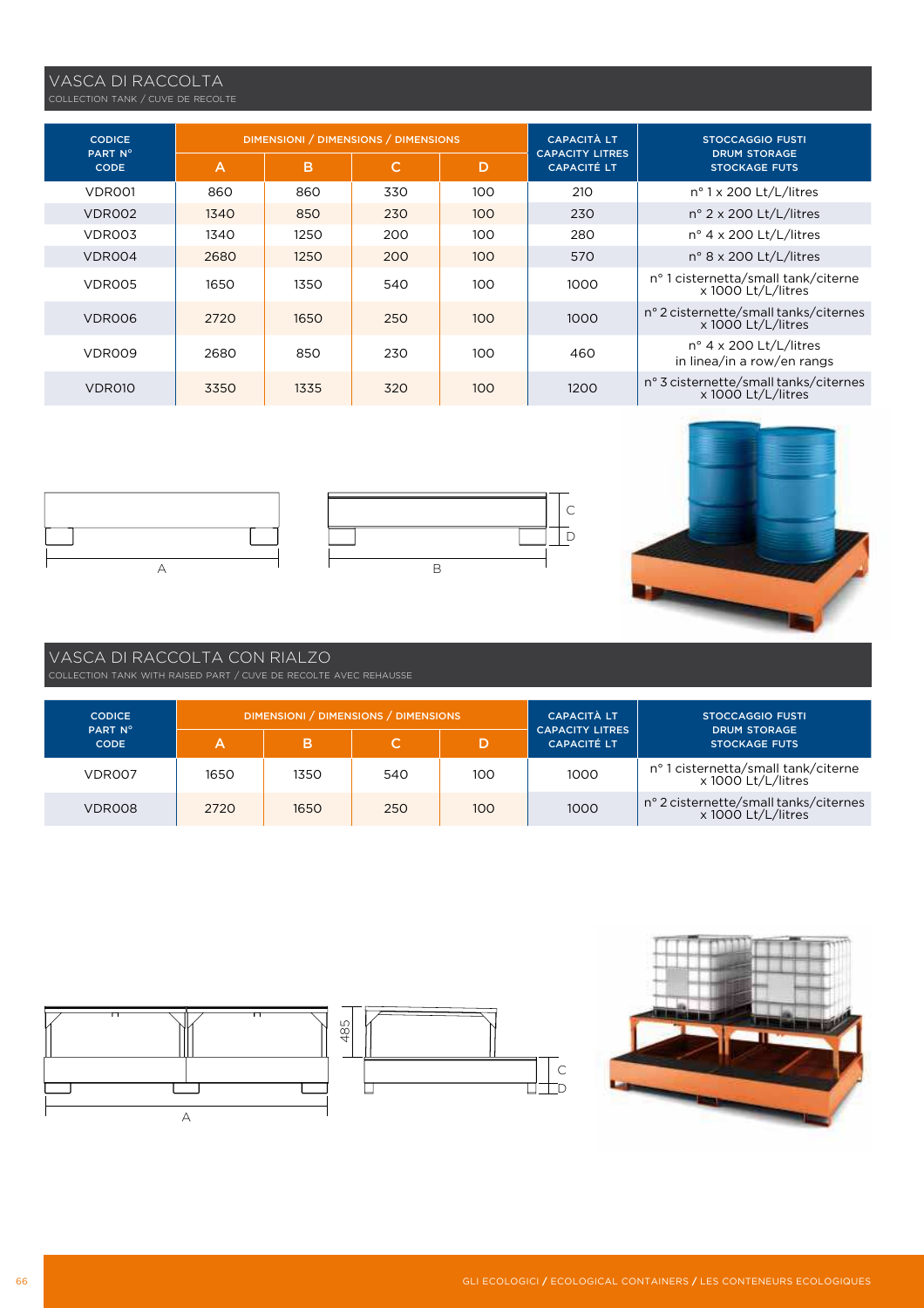## CARRELLO CON VASCA DI RACCOLTA

TROLLEY WITH COLLECTION TANK / CHARIOT AVEC CUVE DE RECOLTE

| <b>CODICE</b>          |      | DIMENSIONI / DIMENSIONS / DIMENSIONS |     |     | <b>CAPACITÀ LT</b>             | <b>STOCCAGGIO FUSTI</b>                      |                                             |
|------------------------|------|--------------------------------------|-----|-----|--------------------------------|----------------------------------------------|---------------------------------------------|
| PART Nº<br><b>CODE</b> | А    | в                                    | C'  | D   | Ø RUOTE<br>Ø WHEELS<br>Ø RÄDER | <b>CAPACITY LITRES</b><br><b>CAPACITÉ LT</b> | <b>DRUM STORAGE</b><br><b>STOCKAGE FUTS</b> |
| CVR001                 | 860  | 860                                  | 330 | 188 | 125                            | 210                                          | nº 1 x 200 Lt/L/litres                      |
| CVR002                 | 1340 | 850                                  | 230 | 272 | 200                            | 230                                          | n° 2 x 200 Lt/L/litres                      |
| CVR003                 | 1340 | 1250                                 | 200 | 272 | 200                            | 280                                          | nº 4 x 200 Lt/L/litres                      |





# CONTENITORE ACCATASTABILE CON VASCA DI RACCOLTA APERTO SU TUTTI I LATI

| <b>CODICE</b>          |      | DIMENSIONI / DIMENSIONS / DIMENSIONS |      | <b>CAPACITÀ LT</b> | <b>STOCCAGGIO FUSTI</b>                      |                                             |
|------------------------|------|--------------------------------------|------|--------------------|----------------------------------------------|---------------------------------------------|
| PART N°<br><b>CODE</b> | А    | в                                    |      | D.                 | <b>CAPACITY LITRES</b><br><b>CAPACITÉ LT</b> | <b>DRUM STORAGE</b><br><b>STOCKAGE FUTS</b> |
| CAV001                 | 870  | 870                                  | 970  | 1460               | 210                                          | nº 1 x 200 Lt/L/litres                      |
| CAV002                 | 1350 | 860                                  | 1070 | 1460               | 230                                          | $n^{\circ}$ 2 x 200 Lt/L/litres             |
| CAV003                 | 1350 | 1260                                 | 1070 | 1430               | 280                                          | $n^{\circ}$ 4 x 200 Lt/L/litres             |



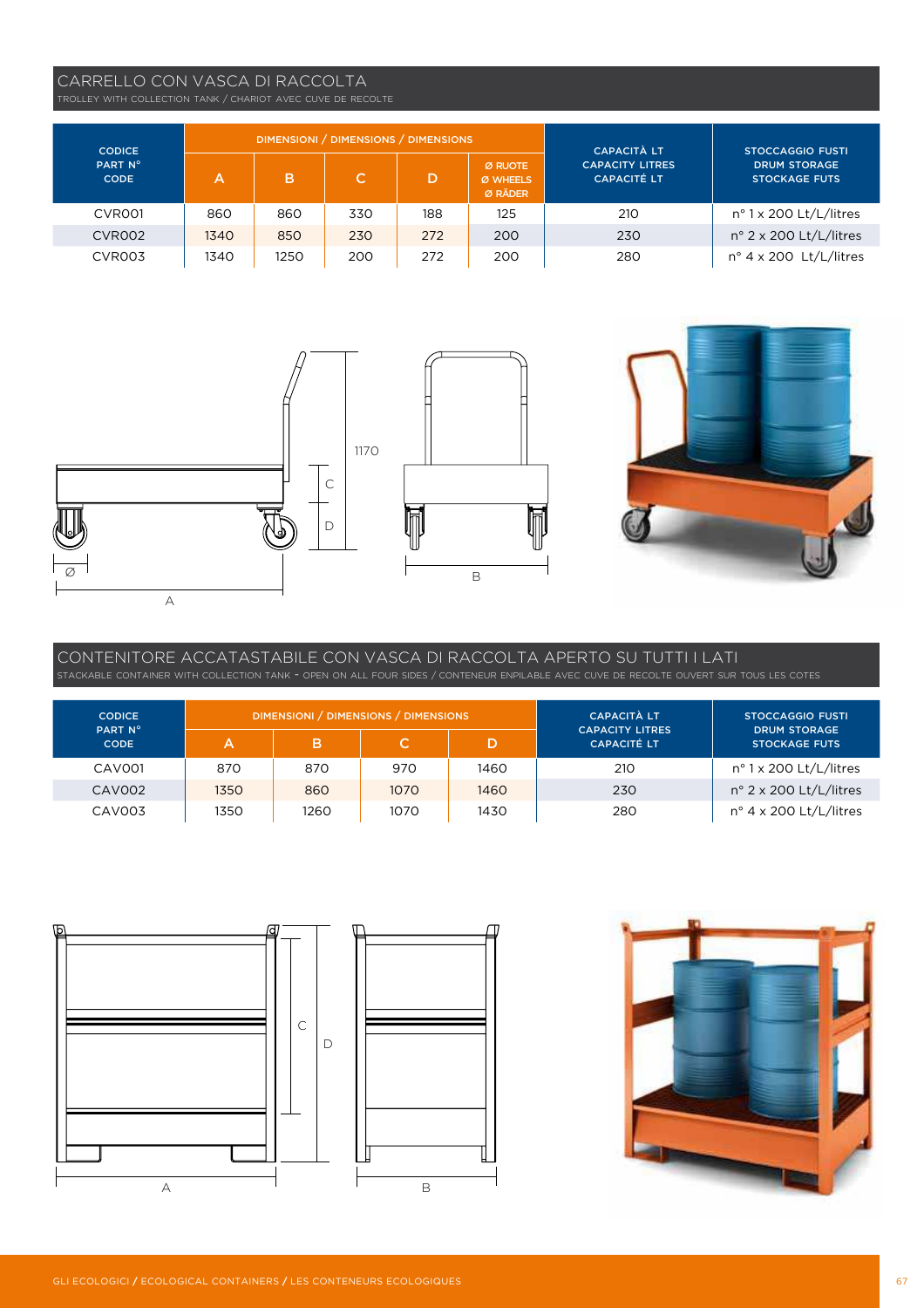# CONTENITORE ACCATASTABILE CON VASCA DI RACCOLTA CON TRE LATI IN RETE

| <b>CODICE</b>          |      |      | DIMENSIONI / DIMENSIONS / DIMENSIONS |      | <b>CAPACITÀ LT</b>                           | <b>STOCCAGGIO FUSTI</b>                     |
|------------------------|------|------|--------------------------------------|------|----------------------------------------------|---------------------------------------------|
| PART N°<br><b>CODE</b> | А    | в    |                                      |      | <b>CAPACITY LITRES</b><br><b>CAPACITÉ LT</b> | <b>DRUM STORAGE</b><br><b>STOCKAGE FUTS</b> |
| CRV001                 | 870  | 870  | 970                                  | 1460 | 210                                          | $n^{\circ}$ 1 x 200 Lt/L/litres             |
| CRV002                 | 1350 | 860  | 1070                                 | 1460 | 230                                          | $n^{\circ}$ 2 x 200 Lt/L/litres             |
| CRV003                 | 1350 | 1260 | 1070                                 | 1430 | 280                                          | $n^{\circ}$ 4 x 200 Lt/L/litres             |





### CONTENITORE ACCATASTABILE CON VASCA DI RACCOLTA CON TRE LATI IN LAMIERA STACKABLE CONTAINER WITH COLLECTION TANK AND THREE SHEET METAL SIDES / CONTENEUR ENPILABLE AVEC CUVE DE RECOLTE AVEC TROIS COTES EN TOLE

| <b>CODICE</b>          |      |      | DIMENSIONI / DIMENSIONS / DIMENSIONS | <b>CAPACITÀ LT</b> | <b>STOCCAGGIO FUSTI</b>                      |                                             |
|------------------------|------|------|--------------------------------------|--------------------|----------------------------------------------|---------------------------------------------|
| PART N°<br><b>CODE</b> | A.   | B    |                                      |                    | <b>CAPACITY LITRES</b><br><b>CAPACITÉ LT</b> | <b>DRUM STORAGE</b><br><b>STOCKAGE FUTS</b> |
| CLV001                 | 870  | 870  | 970                                  | 1460               | 210                                          | nº 1 x 200 Lt/L/litres                      |
| CLV002                 | 1350 | 860  | 1070                                 | 1460               | 230                                          | $n^{\circ}$ 2 x 200 Lt/L/litres             |
| CLV003                 | 1350 | 1260 | 1070                                 | 1430               | 280                                          | $n^{\circ}$ 4 x 200 Lt/L/litres             |